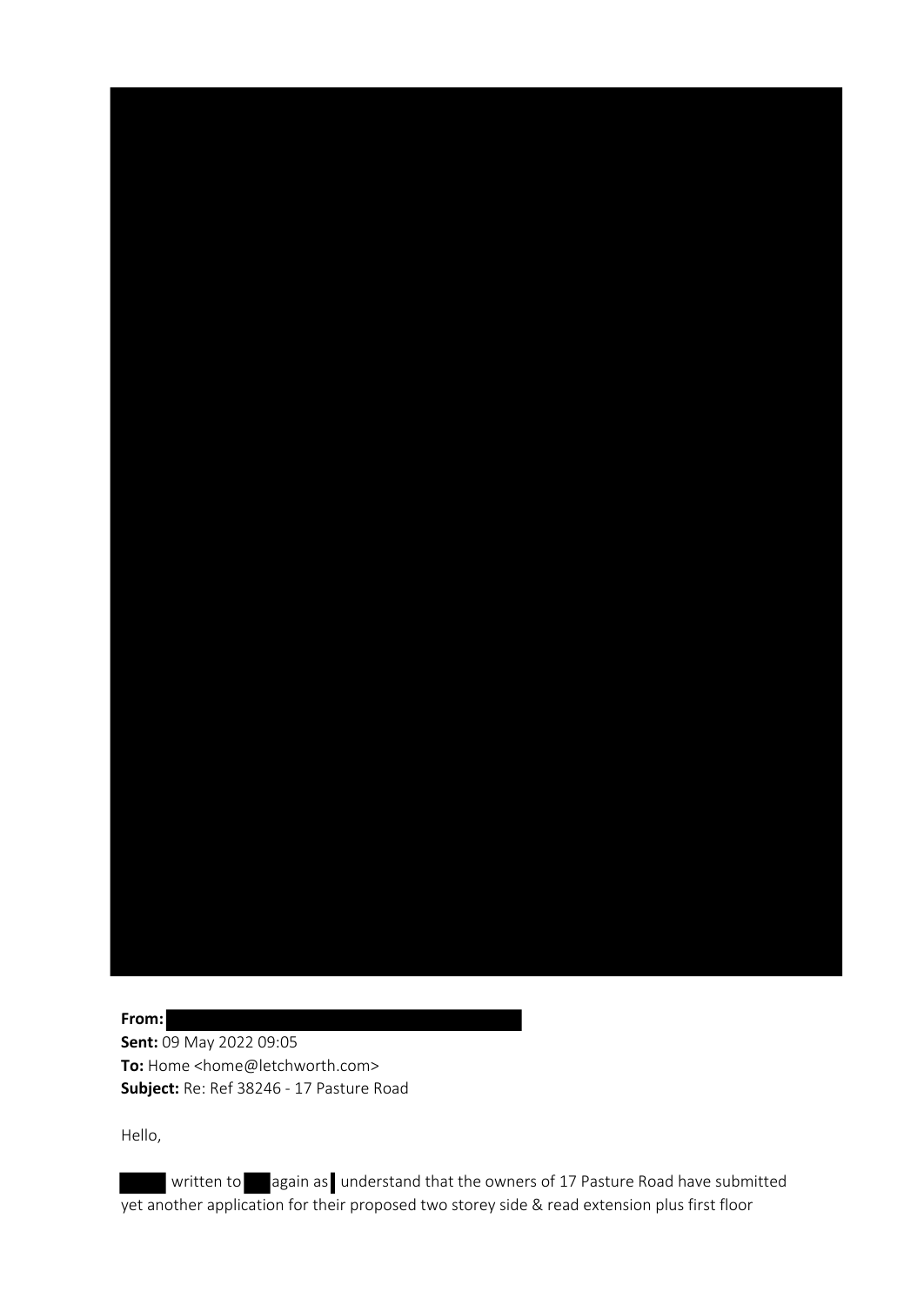extension above the garage.

reviewed the amended application and can see very little change from the previous  $\overline{\text{applications}}$  - this is think at least the 4th application over the last year or so.  $\overline{\text{r}}$  refer to comments below, all of which stand - appreciate that it is the right of any homeowner to  $\overline{\phantom{a}}$  submit a planning application but repeatedly applying when making very little changes to the plans seems excessive and vexatious to

strongly urge the Heritage Foundation to reject this application as have with previous ones, for the reasons as detailed in the email trail below.

Should require any further information please do not hesitate to contact .

Kind regards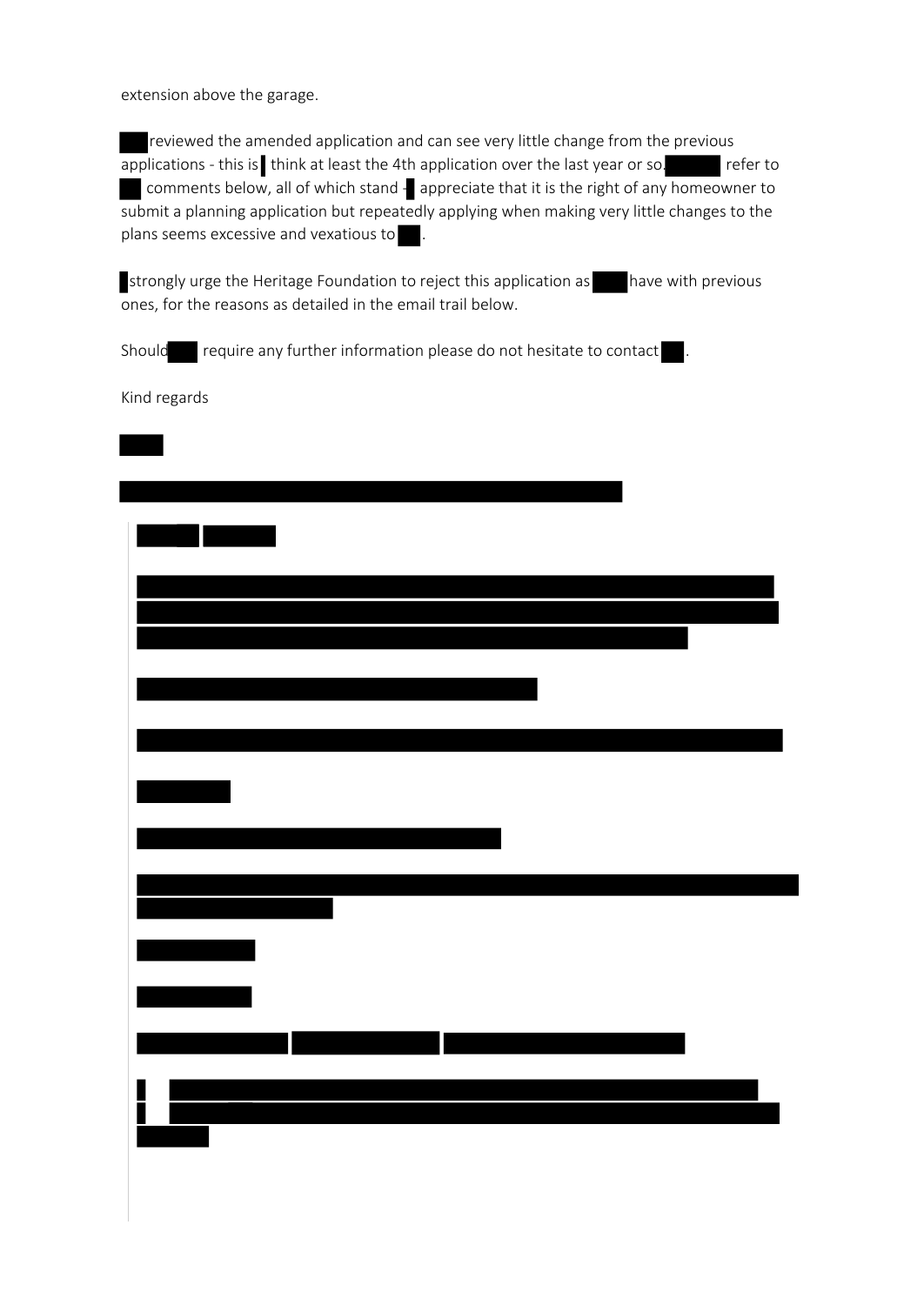## **From:**

**Sent:** 04 March 2022 08:21 **To:** Home <[home@letchworth.com>](mailto:home@letchworth.com) **Subject:** Re: Ref 38246 - 17 Pasture Road

Hello,

Regarding your correspondence dated 1st March 2022 highlighting further amendments to the proposed 2 storey extension at 17 Pasture Road, believe that all the points made in the email trail below still stand.

 believe this extension to be entirely unnecessary and excessive, not to mention the significant disruption and inconvenience it will cause. have a number of associates who work in the building sector in Letchworth and know of no other significant 2 storey extensions of this sort, which clearly overlook neighbouring properties, that have been granted in Letchworth, so would also caution the precedent that this would set.

As before, think the proposal is in keeping with the Garden City and would encourage the foundation to reject the application, as  $\blacksquare$  did with the previous attempt.

Kind regards,